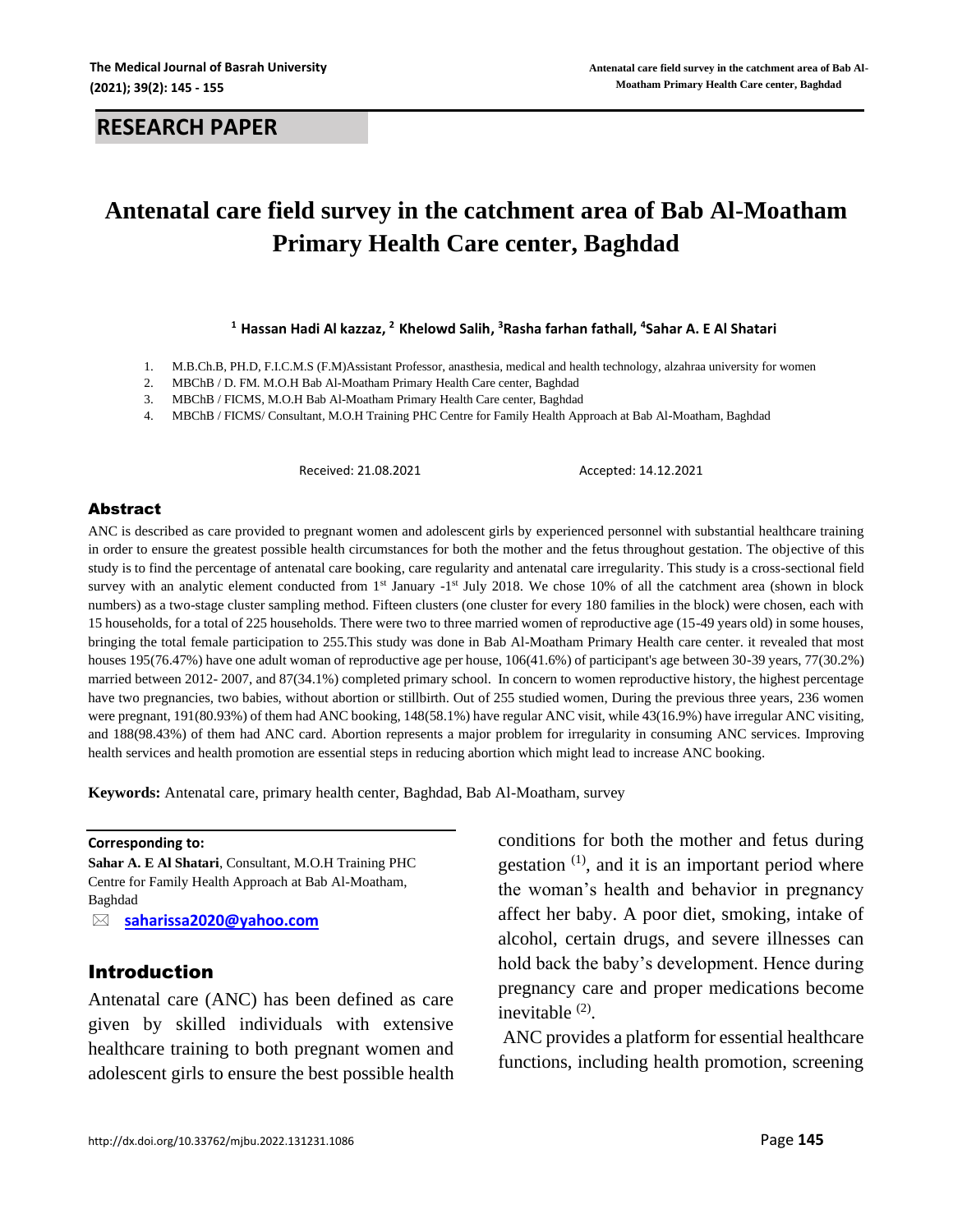and diagnosis, and disease prevention  $(1)$ , and it is found that the ANC has potential importance for improving child health and vital outcomes in lowincome and middle-income countries and might be an important tool to reach the third Sustainable Development Goal by 2030.<sup>(3)</sup>

Based on a systematic analysis by the UN maternal mortality estimation inter-agency group, in 2015 alone, approximately 830 women die every day globally due to complications during pregnancy or child-birth; around 99% of these deaths take place in developing countries  $(4, 4)$ 5, 6)

In 2016, World Health Organization's new antenatal care model increased the number of contacts a pregnant woman has with health providers throughout her pregnancy from four to eight. Recent evidence indicates that a higher frequency of antenatal contacts by women and adolescent girls with the health system is associated with a reduced likelihood of stillbirths. This is because of the increased opportunities to detect and manage potential problems. A minimum of eight contacts for antenatal care can reduce perinatal deaths by up to 8 per 1000 births when compared to a minimum of four visits. The new model increases maternal and fetal assessments to detect problems, improves communication between health providers and pregnant women, and increases the likelihood of positive pregnancy outcomes. It recommends pregnant women to have their first contact in the first 12 weeks of gestation, with subsequent contacts taking place at 20, 26, 30, 34-, 36, 38 and 40-weeks of gestation. This Antenatal care model with a minimum of eight contacts recommended reducing perinatal mortality and improving women's experience of care. <sup>(1)</sup>

| <b>WHO FANC</b><br>model                  | <b>2016 WHO ANC</b><br>model                                                                                   |
|-------------------------------------------|----------------------------------------------------------------------------------------------------------------|
|                                           | <b>First trimester</b>                                                                                         |
| Visit 1: 8-12 weeks                       | Contact 1: up to 12 weeks                                                                                      |
|                                           | Second trimester                                                                                               |
| Visit 2: 24-26 weeks                      | Contact 2: 20 weeks<br>Contact 3: 26 weeks                                                                     |
|                                           | <b>Third trimester</b>                                                                                         |
| Visit 3: 32 weeks<br>Visit 4: 36-38 weeks | Contact 4: 30 weeks<br>Contact 5: 34 weeks<br>Contact 6: 36 weeks<br>Contact 7:38 weeks<br>Contact 8: 40 weeks |

**Figure (1): Comparing figure between WHO-FANC and WHO-ANC 2016(1)**

In addition, a Turkish study discovered that prenatal counseling on breast milk and breastfeeding has a substantial impact on the earlier initiation of breastfeeding and exclusive breastfeeding for the first six months of life. Based on the results of the study, it can be recommended that breastfeeding counseling should be offered continuously.  $(7)$ 

Evidence to support that antenatal care screening and intervention are effective in reducing maternal mortality has been scanty and studies have presented contradictory findings $(8)$ . So the aim of this study was to identify the percentage of booking regularity and causes of irregularity in antenatal care

### **Methods**

**Study design and setting:** A cross-sectional field survey with an analytic element conducted from  $1<sup>st</sup>$  January  $-1<sup>st</sup>$  July 2018.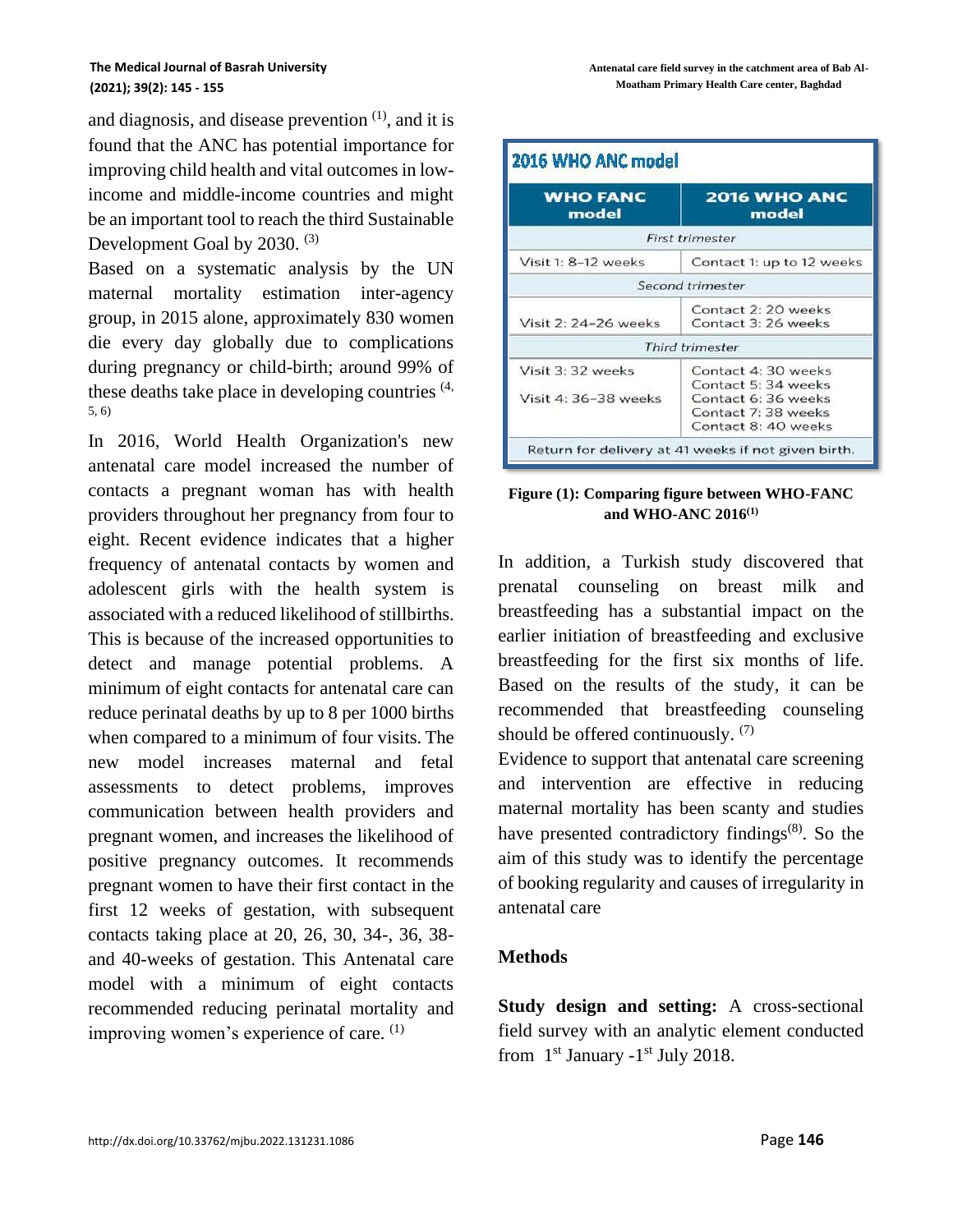**Survey Sample:** To guarantee that the sample of households was representative of the catchment region, we chose 10% of the total catchment area (given in block numbers) as a two-stage cluster sampling approach. Fifteen clusters (one cluster for every 180 families in the block) were chosen, each with 15 households, for a total of 225 households. There were two to three married women of reproductive age (15-49 years old) in some houses, bringing the total female participation to 255. (Table 1)

### **Table (1) Distribution of studied families according to their residency block:**

| <b>Bloc</b><br>$k$ No | No. of<br>familie<br>s | Cluste<br>rs no.<br>(1/180) | chosen<br>househo<br>ld | No. of married<br>women in<br>reproductive age<br>we found in the<br>choosing<br>household | $\%$  |
|-----------------------|------------------------|-----------------------------|-------------------------|--------------------------------------------------------------------------------------------|-------|
| 112                   | 364                    | $\overline{c}$              | 30                      | 33                                                                                         | 12.9  |
| 116                   | 191                    | 1                           | 15                      | 22                                                                                         | 8.6   |
| 118                   | 394                    | $\overline{c}$              | 30                      | 35                                                                                         | 13.7  |
| 119                   | 530                    | 3                           | 45                      | 42                                                                                         | 16.5  |
| 120                   | 394                    | $\overline{c}$              | 30                      | 35                                                                                         | 13.7  |
| 137                   | 885                    | 5                           | 75                      | 88                                                                                         | 34.5  |
| Tota                  | 2758                   | 15                          | 225                     | 255                                                                                        | 100.0 |

A **household** includes all the persons who occupy a housing unit as their usual place of residence. A housing unit is a house, an apartment, a mobile home, a group of rooms, or a single room that is occupied (or if vacant, is intended for occupancy) as separate living quarters. (8)

**A pilot study** to the designed questionnaire was tested with 30 families, and the opinion of three gynecologists/obstetricians, two community physicians, and two family physicians were taken in consideration.

**Data collected** from 1<sup>st</sup> February -15<sup>th</sup> March 2018, and data analyzed done by use SPSS ver. 23. And P-value less 0.05 was considered significant. We announced the survey with the help of mukhtar, schoolteachers, mosque Muezzin, other index persons.

## **Ethical consideration**:

Verbal consent to participate taken from each female, after informing her about the study objectives, time consumption, security of their answers, free to participate, and future benefits to their community.

# **Results**

This research was conducted in Bab Al-Moatham Primary Health Care Center, and it revealed that most houses 195(76.47%) have one adult woman of reproductive age per house, 106(41.6%) of participant's age between 30-39 years, 77(30.2%) married between 2012- 2007, and 87(34.1%) complete primary school. (Table 2)

In concern to women reproductive history, the highest percentage have two pregnancies, two babies, without abortion or stillbirth. (Figures 2- 4).

Out of 255 studied women, During the previous three years, 236 women were pregnant., 191(80.93%) of them had ANC booking, 148(58.1%) have regular ANC visit, while 43(16.9%) have irregular ANC visiting, and 188(98.43%) of them had ANC card. (Table 3)

The main cause of ANC irregularity in clients was abortion (36%) followed by "going to private clinic" (25%), (Figure 5)

While the main cause to no ANC booking was "going directly to the private clinic" equally with "going to the ex-PHC" (22%) for both and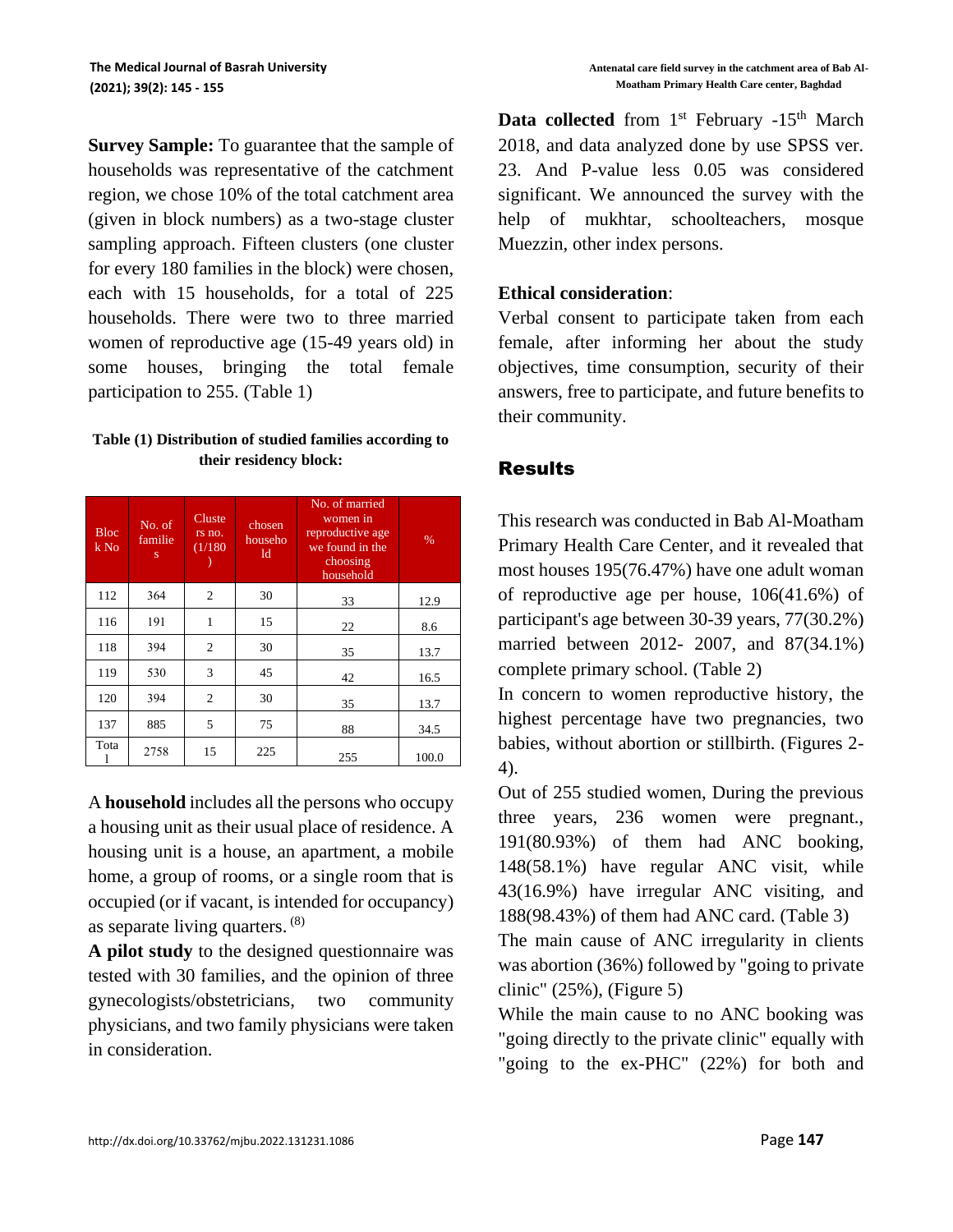followed by the woman not heard about the ANC program (13%) all shown in figure (6).

The study revealed a significant relation between studied women's ANC booking and their age, marriage years, but not with educational level**.** (Table 4)

Also, significant relation was found between studied women's regular ANC visiting and total number of pregnancies. (Table 5)

The studied women were suggested increase the durgs availability in the PHC and more than one type 10(21%), followed by cost decrement and improving services, 5(10.4%) for each. Most of block 118 suggest having their primary health services in the medical city because they are close to it and away from the PHC; as appear in the figure (7).

# **Discussion**

The consequences of pregnancy and childbirth are still the leading causes of maternal morbidity and mortality in developing countries  $(10)$ .

In our study regarding the number of married women of reproductive age, we found in the survived household was 255, 106(41.6%) of participant's age between 30-39 years which is similar to the Ethiopia study  $(10)$ . The mean (standard deviation) age was 27.8 (4.67) years (ranging from 15-40 years) while11.8 % of the study group can read and write, 87(34.1%) complete primary school and, 45.9% complete secondary school and above.

In Ethiopia study  $(10)$  25.9% can read and write, 46.3% cannot read and write, 26.2% primary school and 1.6 secondary education and above. This indicates that women in Iraq who can read and write are far more numerous than Ethiopian women which might be a reflection of Iraqi women's perceptions toward ANC visits. Also, in our study 10% attempt abortion one time (Fig 4). Which is in concordance with the Ethiopia study  $(10)$  57(9.1%) were attempted abortion at least 1 time.

 About 165 (65%) of our study subject have been pregnant more than 2 times (Fig 2). Which is concordance with Ethiopia study<sup>(10)</sup> About 405(64.7%) of the study subjects have been pregnant more than 2 times.

Out of 255 studied women, 191(80.93%) of them had ANC booking, 148(58.1%) have regular ANC visit, while 43(16.9%) have irregular ANC visiting. (Table 3)

In Rahman's study (6) About 55% of the women received at least one professional ANC service; 21% received four or more professional ANC services.

While the main cause to no ANC booking (in our study) was "went direct to the private clinic" equally with "went to previous PHC" (22%) for both and followed by the woman not heard about the ANC program (13%), far away PHC, husband refuses and time consume 7%. (Fig 6)

In Zeine Abosse's study  $(12)$  Regarding the reason for not attending ANC, 62 (65.3%) of the mothers responded that they were healthy during their last pregnancy. Other reasons mentioned include other family matters 52.6%, lack of awareness 19%, too far facility11.6%, no husband support8.4%, and long waiting time4.2%.

In Kawungezi study  $(14)$  Religion, occupation, level of education, and parity were found to influence place of ANC attendance, number of ANC visits and booking time.

In this study the relation between women's no ANC booking & their age marriage, 15-29 year N (86) is 10(11.6%), 30-49year N (150) is 35  $(23.3\%)$ , which is similar to Rwanda study  $^{(13)}$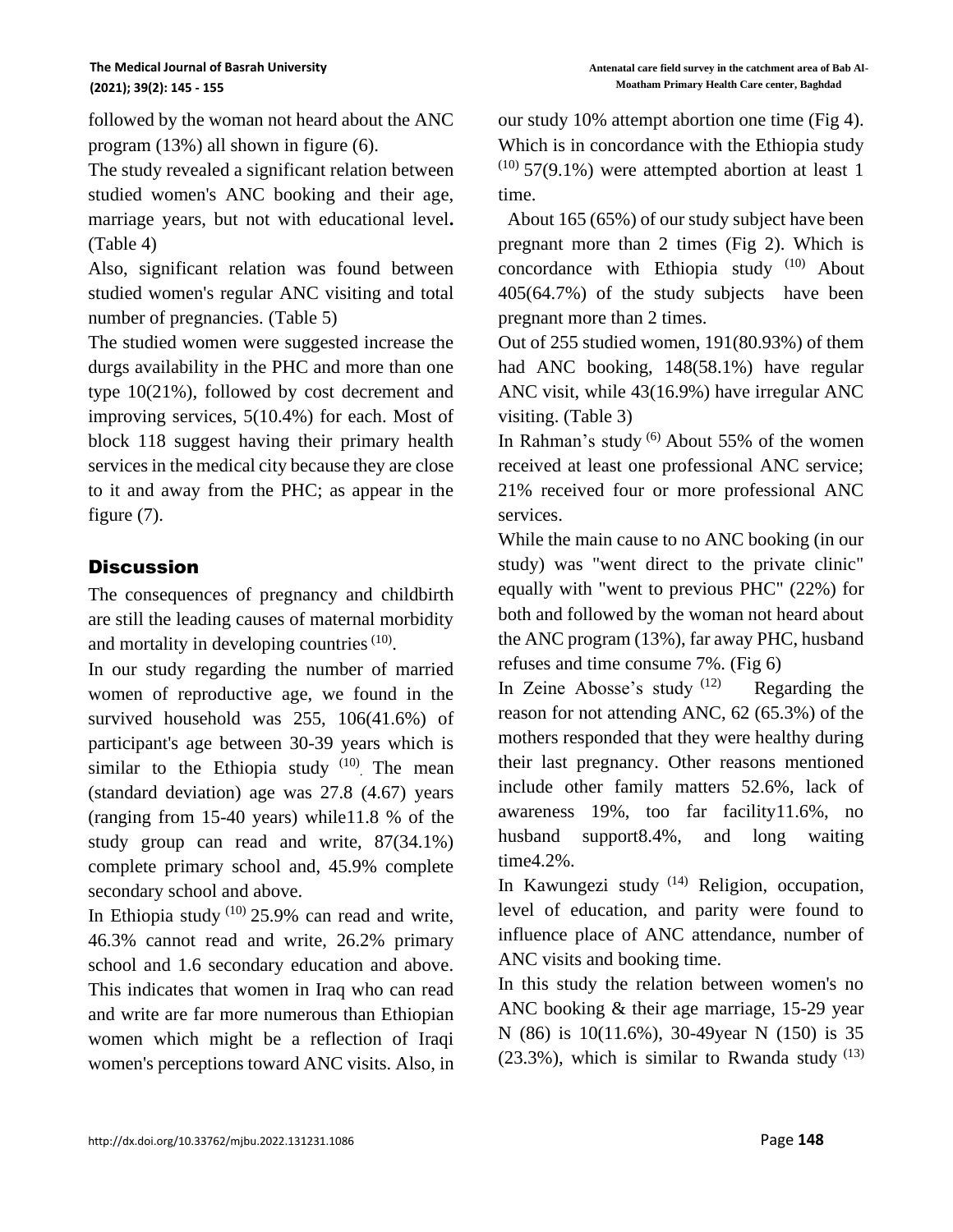participant age in relation to poor ANC, age group 15-30 year is  $72(11.4)$  and age group 31-46 year is 50(17.4).

### **Conclusion**

Abortion represents a major problem for irregularity in consuming ANC services. In regards to pregnancy services, there is a deficit of medicine supplies in the primary health facility. Many pregnant women would rather visit a private clinic than a primary health institution.

Health authorities should have a systematic plan and provide effective antenatal care for women attending primary health care. Improving health services and health promotion are essential steps in reducing abortion which might lead to increase ANC booking.

**Conflict of interest**: The authors declare no conflict of interest. **Financial Support**: None declared.

|                                    |                              | <b>Frequency</b><br>$N = 255$ |     | Percent |
|------------------------------------|------------------------------|-------------------------------|-----|---------|
|                                    | one woman/house              | $195\times1$                  | 195 | 76.47   |
| adult reproductive women/<br>house | two woman/house              | $21\times2$                   | 42  | 17.25   |
|                                    | three woman/house            | $6\times3$                    | 18  | 7.06    |
|                                    | 2013-2018                    | 69                            |     | 27.1    |
| <b>Beginning of Household</b>      | 2012-2007                    | 52                            |     | 20.4    |
| residency                          | 2006-2001                    | 31                            |     |         |
|                                    | 2000 and before              | 103                           |     | 40.3    |
|                                    | $15-18$ yr                   | 7                             |     | 2.7     |
|                                    | 19-29 yr                     | 81                            |     | 31.8    |
| age                                | 30-39 yr                     | 106                           |     | 41.6    |
|                                    | 40-49 yr                     | 61                            |     | 23.9    |
|                                    | 53<br>2013-2018              |                               |     | 20.4    |
|                                    | 2012-2007                    | 78                            |     | 30.0    |
| marriage year                      | 2006-2001                    | 69                            |     | 26.5    |
|                                    | 2000 and before              | 60                            |     | 23.1    |
|                                    | not read not write           | 21                            |     | 8.2     |
|                                    | read and write               | 30                            |     | 11.8    |
| educational level                  | primary complete             | 87                            |     | 34.1    |
|                                    | secondary complete           | 72                            |     |         |
|                                    | <b>Institution and above</b> | 45                            |     | 17.7    |

#### **Table (2): Distribution of studied women according to the demographic features:**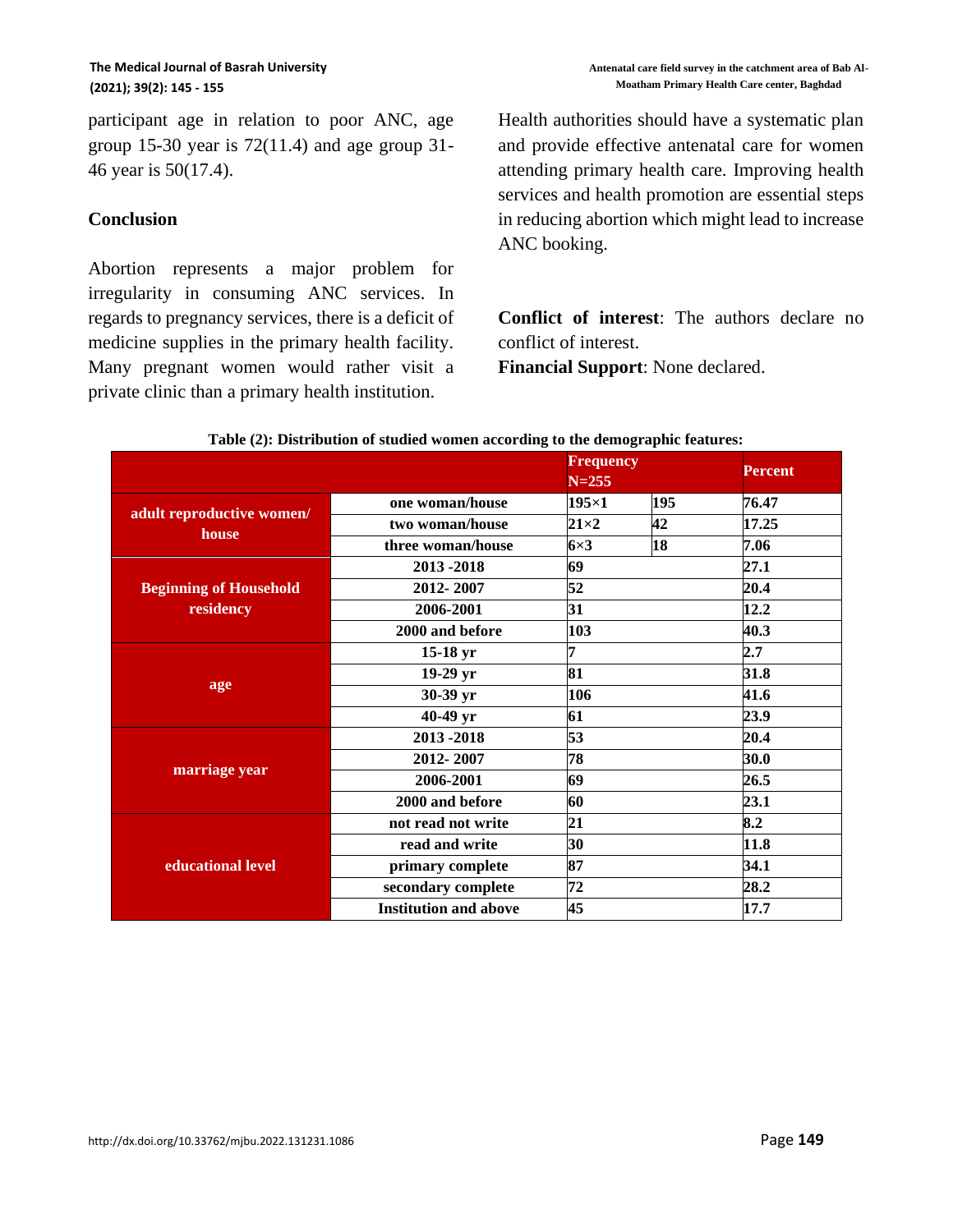#### **The Medical Journal of Basrah University (2021); 39(2): 145 - 155**





**Table (3): Distribution of studied women according to antenatal care booking and card, and regularity of ANC visiting:**

|                                                            |                | <b>Frequency</b> | $\frac{6}{9}$ |
|------------------------------------------------------------|----------------|------------------|---------------|
| Pregnancy within $3$ years (N=255)                         | Yes            | 236              | 92.5          |
|                                                            | N <sub>0</sub> | 19               | 7.5           |
| <b>Antenatal care booking</b>                              | Yes            | 191              | 80.93         |
| $(N=236)$                                                  | N <sub>0</sub> | 45               | 19.07         |
| <b>Have regular ANC visiting</b>                           | Yes            | 148              | 58.0          |
| $(N=191)$                                                  | N <sub>0</sub> | 43               | 16.9          |
| <b>Present of antenatal care card <math>(N=191)</math></b> | <b>Yes</b>     | 188              | 98.43%        |
|                                                            | No             |                  | $1.57\%$      |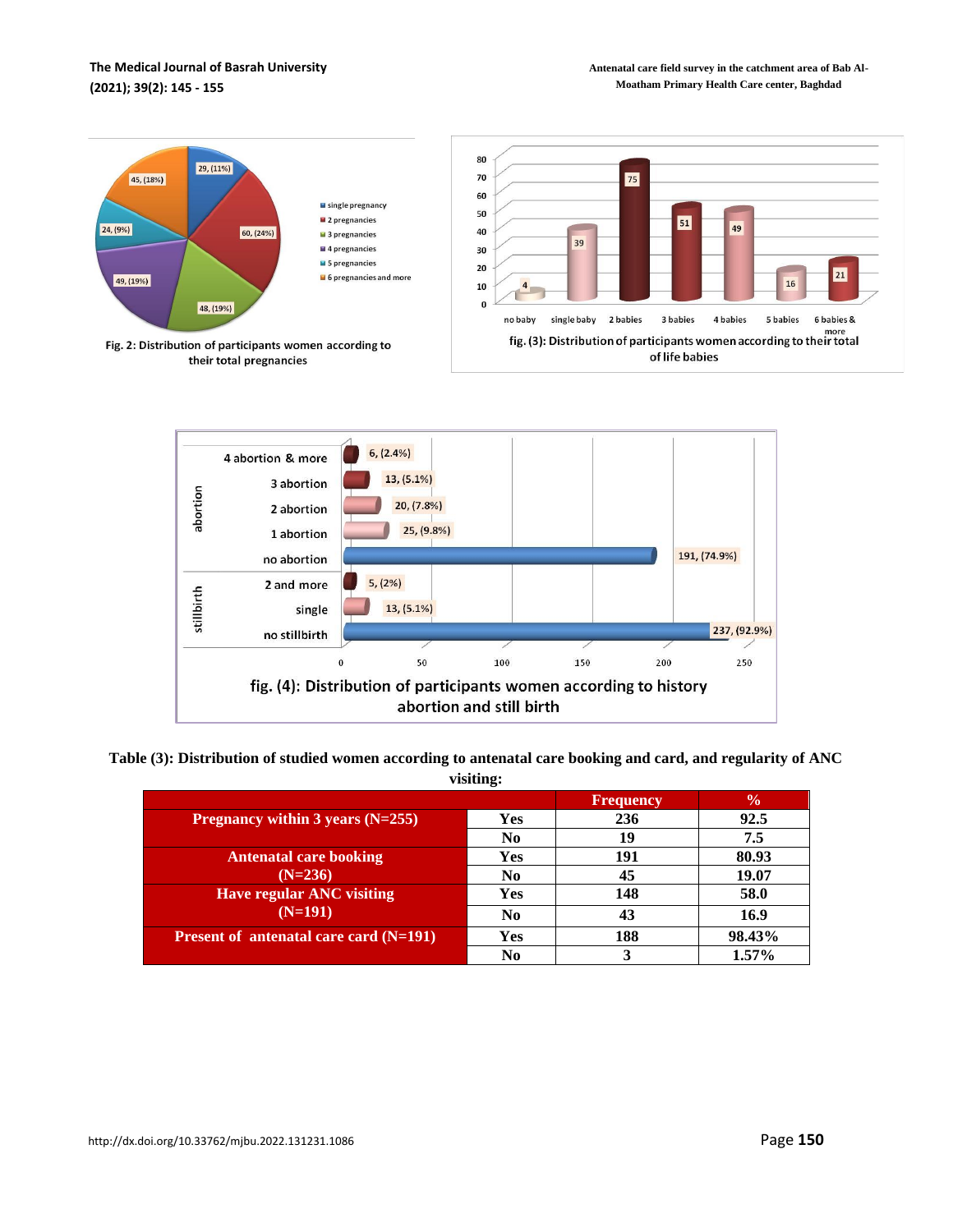

**Fig (5): Distribution of participant's women according to possible causes behind ANC irregularity**



**Fig 6: Distribution of participants according to their causes of no ANC booking (N=45) Table 4: Relation between women's ANC booking & their age, marriage year, and educational level:**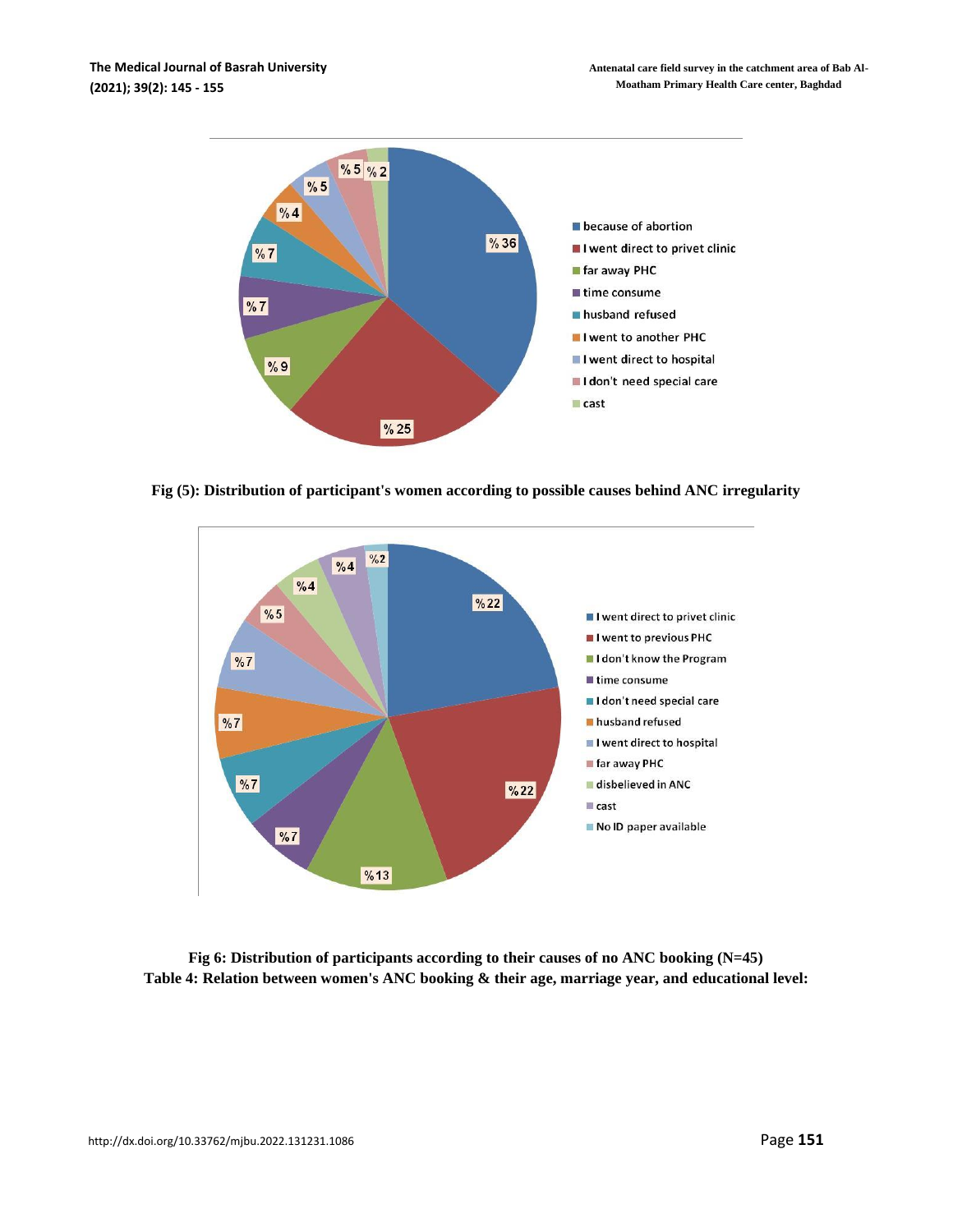|                   |                        | <b>ANC</b> booking |                | P-value |
|-------------------|------------------------|--------------------|----------------|---------|
|                   |                        | Yes $(N=191)$      | $No (N=45)$    |         |
| age               | 15-18 yr               | 5                  | $\overline{2}$ | 0.019   |
|                   | 19-29 yr               | 71                 | 8              |         |
|                   | 30-39 yr               | 81                 | 19             |         |
|                   | 40-49 yr               | 34                 | 16             |         |
| marriage year     | 2013-2018              | 39                 | 10             | 0.004   |
|                   | 2012-2007              | 62                 | 11             |         |
|                   | 2006-2001              | 57                 | 6              |         |
|                   | 2000 and before        | 33                 | 18             |         |
| educational level | not read not write     | 16                 | $\overline{4}$ | 0.754   |
|                   | read and write         | 24                 | 5              |         |
|                   | primary complete       | 61                 | 18             |         |
|                   | secondary complete     | 55                 | 13             |         |
|                   | Institution and higher | 35                 | $\overline{5}$ |         |

# Table 4 Relation between studied women's ANC booking and their age, marriage years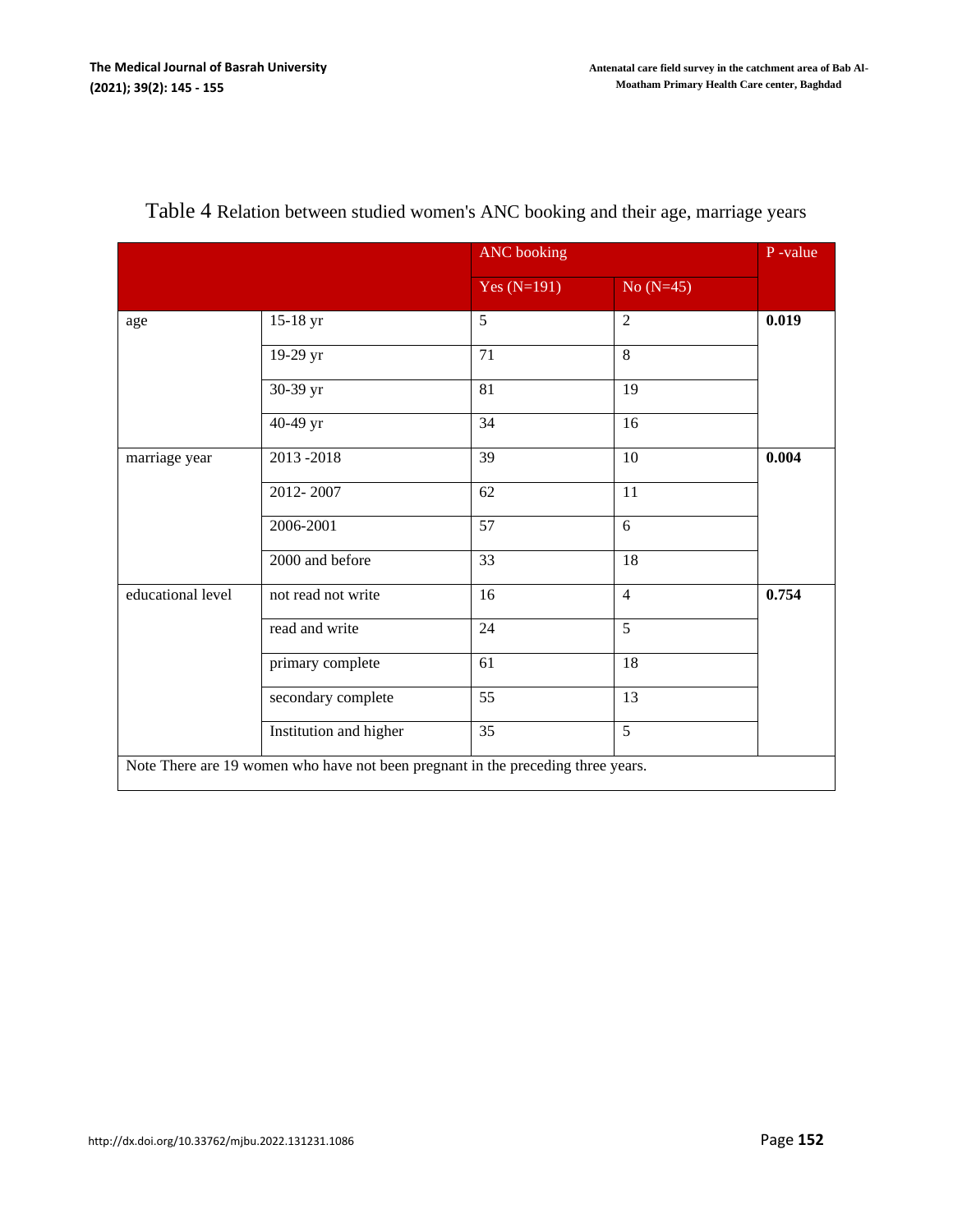|           |                         | have regular ANC visiting | $P-$ |       |
|-----------|-------------------------|---------------------------|------|-------|
|           |                         | Yes $(N=148)$ No $(N=43)$ |      | value |
| total     | single pregnancy        | 20                        | 5    | 0.022 |
| pregnancy | 2 pregnancies           | 35                        | 5    |       |
|           | 3 pregnancies           | 34                        | 6    |       |
|           | 4 pregnancies           | 28                        | 7    |       |
|           | 5 pregnancies           | 10                        | 9    |       |
|           | 6 pregnancies $\&$ more | 21                        | 11   |       |

| Table 5: Relation between studied women's reproductive history and their regular ANC visiting: |  |  |  |  |  |  |
|------------------------------------------------------------------------------------------------|--|--|--|--|--|--|
|------------------------------------------------------------------------------------------------|--|--|--|--|--|--|

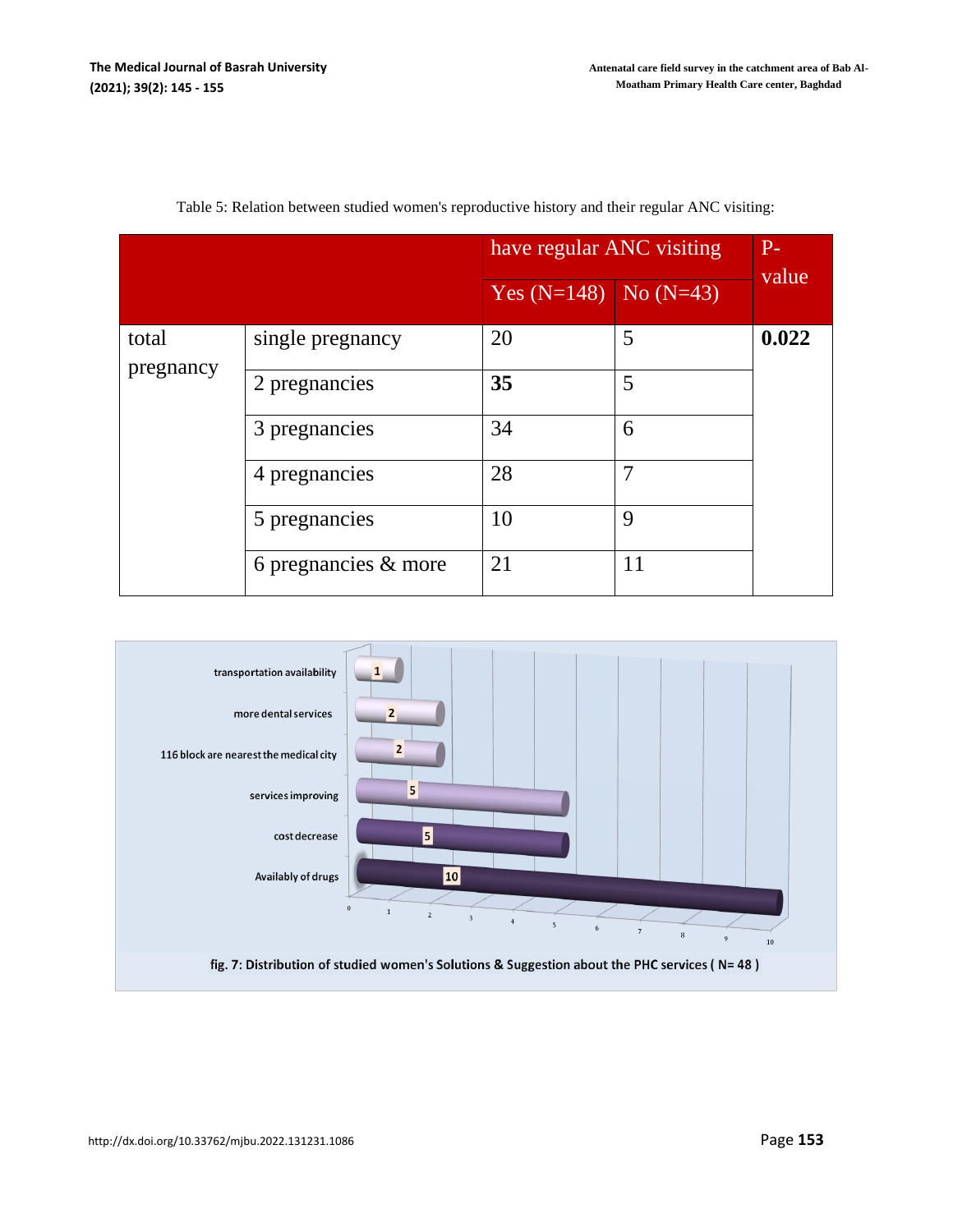# **References**

- 1. World Health Organization recommendations on antenatal care for a positive pregnancy experience. Geneva, Switzerland: World Health Organization (WHO); 2016. Accessed in 2020-11- 15,available at the web site: [https://www.who.int/publications/i/item/978](https://www.who.int/publications/i/item/9789241549912) [9241549912](https://www.who.int/publications/i/item/9789241549912)
- 2. SathiyarajeswaranParameswaran, Kannan Muthiah, Natarajan Shanmugasundaram, antenatal care with lotus**,** International Journal of Health and Pharmaceutical Sciences. August 2018. [https://www.researchgate.net/publication/32](https://www.researchgate.net/publication/327112854_ANTENATAL_CARE_WITH_LOTUS) [7112854\\_ANTENATAL\\_CARE\\_WITH\\_L](https://www.researchgate.net/publication/327112854_ANTENATAL_CARE_WITH_LOTUS) **[OTUS](https://www.researchgate.net/publication/327112854_ANTENATAL_CARE_WITH_LOTUS)**
- 3. Kuhnt J, Vollmer S. Antenatal care services and its implications for vital and health outcomes of children: evidence from 193 surveys in 69 low-income and middleincome countries. BMJ Open, 2017; 7(11):e017122. PMID: 29146636. Accessed in 2020-11-15, available at the web site: <https://pubmed.ncbi.nlm.nih.gov/29146636/>
- 4. Pan American Health Organization (PAHO)/World Health Organization (WHO). Evidence and intelligence for action in health/health analysis, and metrics and evidence, health situation in the Americas: core indicators. 2018: Washington, D.C., United States of America, Accessed in 2020- 11-15, available at the web site: [https://www.paho.org/data/index.php/en/indi](https://www.paho.org/data/index.php/en/indicators.html) [cators.html](https://www.paho.org/data/index.php/en/indicators.html) .
- 5. Alkema L, Chou D, Hogan D, Zhang S, Moller A-B, Gemmill A, et al. Global, regional, and national levels and trends in maternal mortality between 1990 and 2015, with scenario-based projections to 2030: a systematic analysis by the UN Maternal Mortality Estimation Inter-Agency Group. Lancet. 2016; 387(10017):462–74. PMID:

26584737, Accessed in 2020-11-15, available at the web site: <https://pubmed.ncbi.nlm.nih.gov/26584737/>

- 6. Rahman MM, Rahman MM, Tareque MI, Ferdos J, Jesmin SS. Maternal pregnancy intention and professional antenatal care utilization in Bangladesh: a nationwide population-based survey. PLOS ONE, 2016; 11(6):e0157760. PMID: 27309727, Accessed in 2020-11-15, available at the web site: [https://journals.plos.org/plosone/article?id=1](https://journals.plos.org/plosone/article?id=10.1371/journal.pone.0157760) [0.1371/journal.pone.0157760](https://journals.plos.org/plosone/article?id=10.1371/journal.pone.0157760)
- 7. Göl İlknur, Antenatal Care and Breastfeeding. TJFMPC, 2018; 12 (2): 102- 108. Accessed at 2020-11-2 on the web site: [www.tjfmpc.gen.tr.](http://www.tjfmpc.gen.tr/)
- 8. U. S. Census Bureau, American Community Survey, 5-Year Estimates. Updated every year. [http://factfinder2.census.gov](https://web.archive.org/web/20150427051753/http:/factfinder2.census.gov/)
- 9. U. S. Census Bureau, American Community Survey, 5-Year Estimates. Updated every year. [http://factfinder2.census.gov](https://web.archive.org/web/20150427051753/http:/factfinder2.census.gov/)
- 10. Dulla, D., Daka, D. and Wakgari, N., 2017. Antenatal care utilization and its associated factors among pregnant women in Boricha District, southern Ethiopia. *Divers Equal Health Care*, *14*(2), pp.76-84.
- 11. Tekelab, T., Chojenta, C., Smith, R. and Loxton, D., 2019. Factors affecting utilization of antenatal care in Ethiopia: a systematic review and meta-analysis. *PloS one*, *14*(4), p.e0214848.
- 12. Abosse, Z., Woldie, M. and Ololo, S., 2010. Factors influencing antenatal care service utilization in hadiya zone. *Ethiopian Journal of Health Sciences*, *20*(2).
- 13. Rurangirwa, A.A., Mogren, I., Nyirazinyoye, L., Ntaganira, J. and Krantz, G., 2017. Determinants of poor utilization of antenatal care services among recently delivered women in Rwanda; a population based study. *BMC pregnancy and childbirth*, *17*(1), pp.1-10.